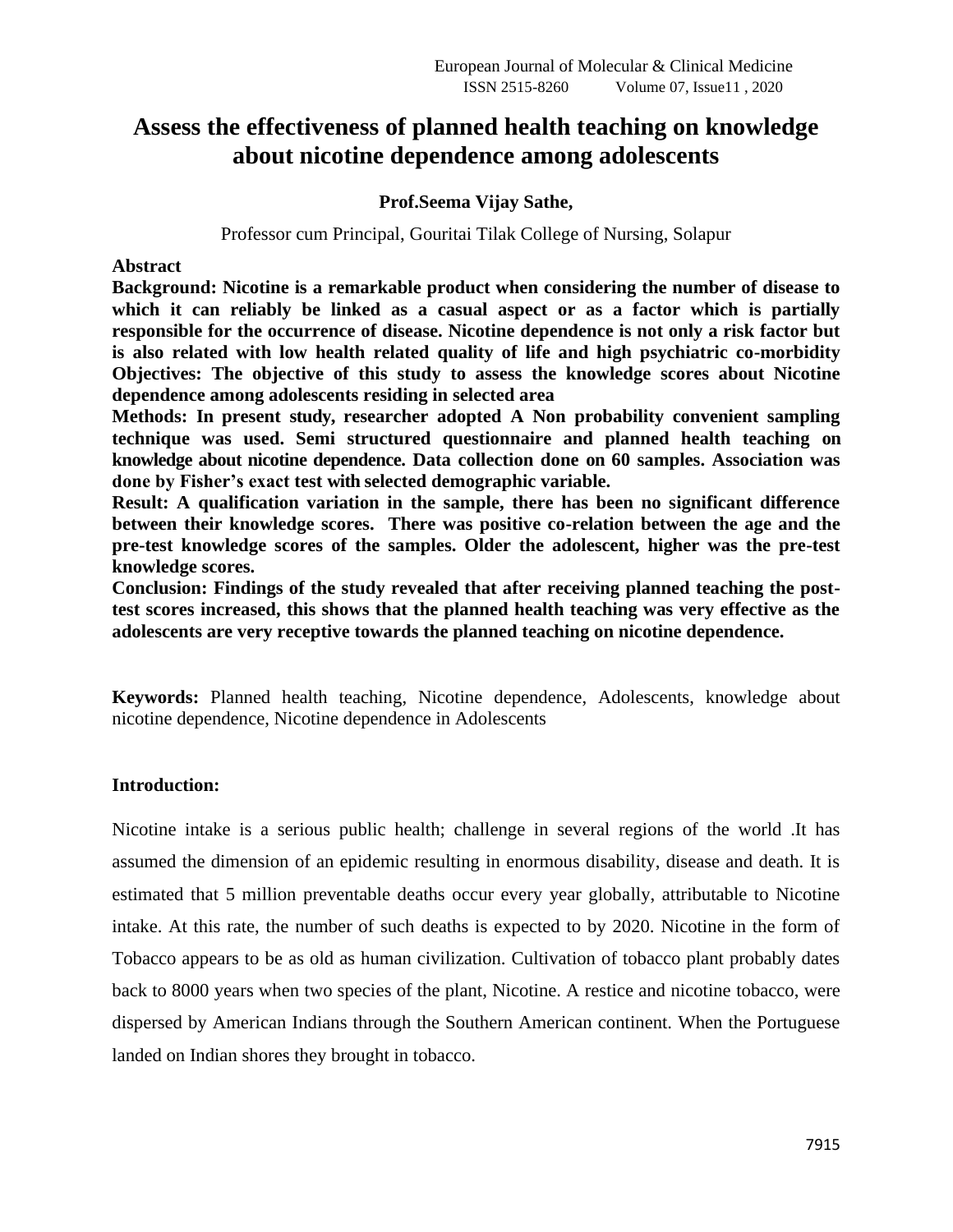They introduced it finally in the royal courts where it found favor. It seems a valuable commodity of barter trade, being used by Portuguese for purchasing Indian textile. The taste for tobacco, first acquired by the Indian royals, soon spread to the commoner in the seventeenth century. Tobacco began to take firm roots in India. Nicotine intake is estimated to cause 800,000 deaths annually. WHO predicts that tobacco deaths in India may be raised to 1.5 million annually by 2020 (Kumar, Pourni and Ramchandra 2006) .In India, Nicotine in the form of tobacco is used in wide variety of ways such as smoking, chewing, applying, sucking, gargling etc. The various forms of Nicotine intake e.g. Beedis:- Beedis are made by rolling dried leaves with 0.15- 0.25 gm of sundried, flaked tobacco, Beedi smoking is the most popular form of smoking in India. 34% of Nicotine intake in India is used in the form of Beedis, Cigarette:- Cigarettes smoking is the second most popular form of Nicotine intake used in India after Beedis.

A number of factors influence the intake of Nicotine by children and teenagers. Some of these are the family history of tobacco use in elders, peer influence, experimentation, easy access to such products, personality factors, underlying emotional and psychosocial problems accompanied risk taking behaviors and most importantly, the aggressive marketing strategies of the tobacco industry. As early as the  $17<sup>th</sup>$  century people in medicine and government saw the need to combat nicotine dependence especially in the form of smoking, but unfortunately, economic considerations prevailed and it was felt more profitable to tax nicotine use (tobacco) rather than ban it. Therefore, we are faced today with a myriad of tobacco related ailments and their considerable human and financial cost. Nicotine dependence in the form of smoking is now well established as a recognized cause of cancer, lung disease, coronary heart disease and stroke. It is considered that single most avoidable course of premature morbidity and mortality in the world additionally epidemiological studies have reported positive association between nicotine dependence and psychiatric disorders.

## **NEED OF THE STUDY**

Researcher knows that nicotine intake is a cause for many problems greatly related to health which affects our society and adolescents living in the society. The researcher found an intense need to find out the nicotine dependency among adolescents residing in selected areas of Pune city. It is also observed that educational efforts are needed to prepare future nurses to assist nicotine addicts. The researcher also found a great need to create general awareness among adolescents about Nicotine abuse and dependency. **Objectives of the study are t**o assess the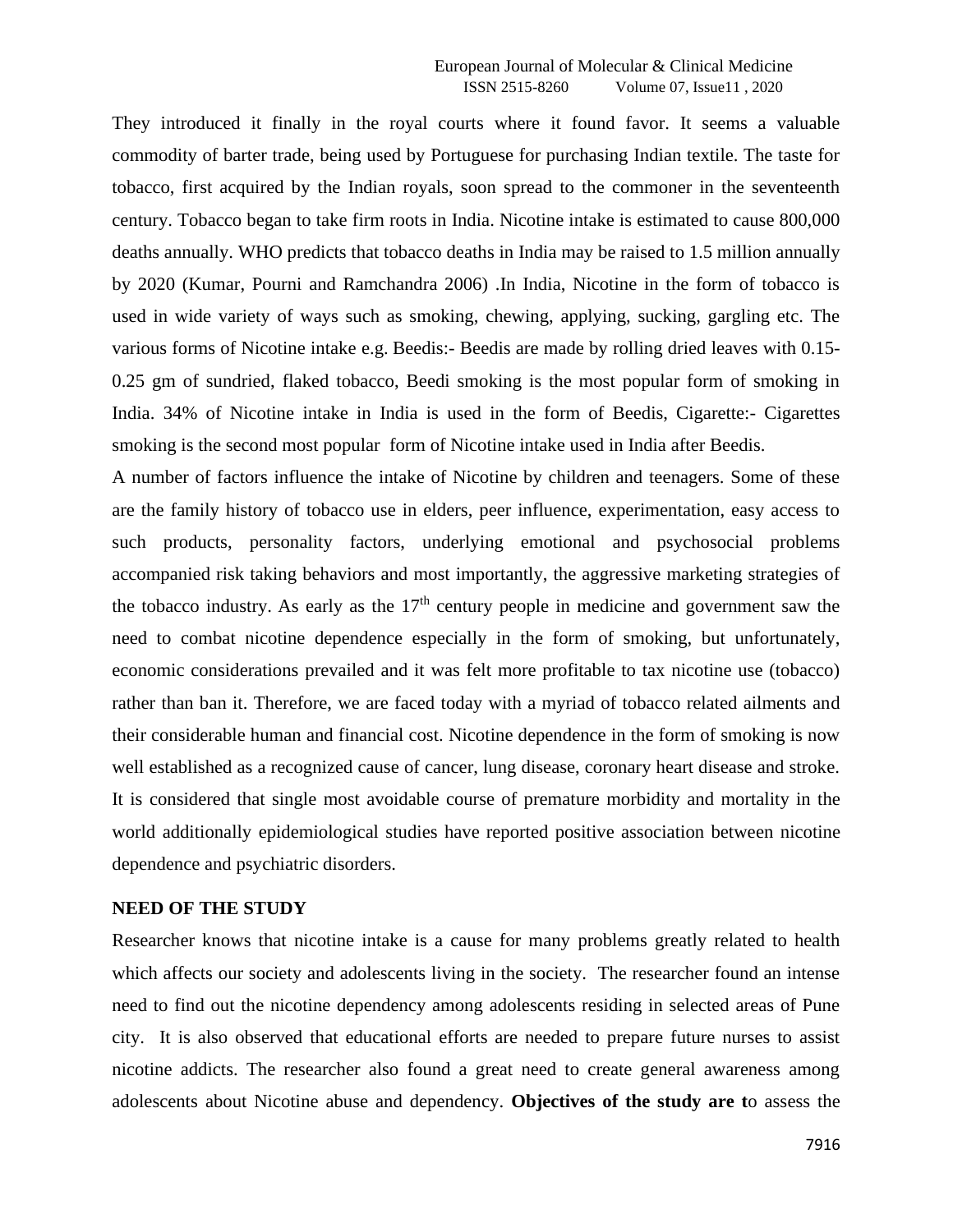pretest knowledge scores about Nicotine dependence, to assess the posttest knowledge scores about Nicotine dependence among adolescents to compare the pretest and posttest knowledge scores about Nicotine dependence among adolescents and to find the association between the selected demographic variables and posttest knowledge scores about Nicotine dependence among adolescents.

## **Methods**

In present study, researcher adopted A Non probability convenient sampling technique was used. Semi structured questionnaire and planned health teaching on knowledge about nicotine dependence. Data collection done on 60 samples. Association was done by Chi-square test with selected demographic variable.

## **Result:**

## **Section-I-DISTRIBUTION OF DEMOGRAPHIC DATA**

# **Table 1: Description of samples based on their personal characteristics in terms of frequency and percentages**

| Demographic variable | Category         | Frequency      | Percentage %      |  |
|----------------------|------------------|----------------|-------------------|--|
| Age                  | $12-14$ Years    | $\theta$       | $\mathbf{\Omega}$ |  |
|                      | 14-17 Years      | 60             | 100%              |  |
|                      | $17-20$ Years    | $\overline{0}$ | $\Omega$          |  |
| Gender               | Male             | 41             | 68.33%            |  |
|                      | Female           | 19             | 31.66%            |  |
| Religion             | Hindu            | 45             | 75%               |  |
|                      | Muslim           | 12             | 20%               |  |
|                      | Christian        | 03             | 05%               |  |
|                      | Others           | 00             | 00%               |  |
| Family income        | Below 50,000/-   | 22             | 36.66             |  |
|                      | 50,000-1.5 lakhs | 19             | 31.66             |  |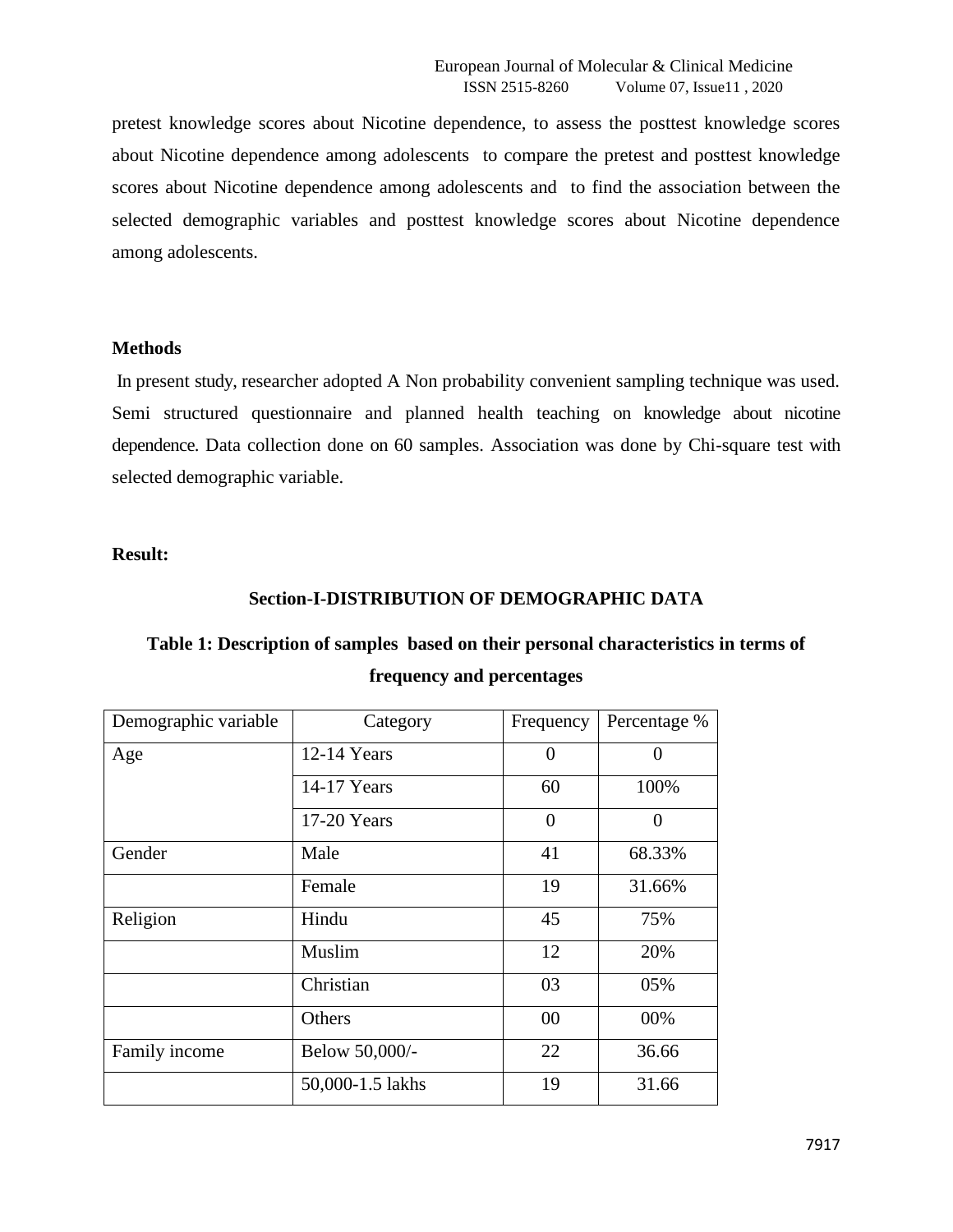|                                            | 1.5 lakhs $-2.5$ lakhs | 13     | 21.66  |
|--------------------------------------------|------------------------|--------|--------|
|                                            | 2.5 lakhs & above      | 06     | 10     |
| Personal<br>history<br>of                  | Cigarette              | 03     | 05.33% |
| substance abuse                            |                        |        |        |
|                                            | Alcohol                | 05     | 08.33% |
|                                            | Tobacco                | 08     | 13.33% |
|                                            | Mishri                 | 00     | 00%    |
|                                            | Bidi                   | 02     | 03.33% |
|                                            | Ghutka                 | 03     | 05.00% |
|                                            | Snuff                  | 00     | 00     |
|                                            | Any Others             | $00\,$ | 00     |
|                                            | Multiple Drug Use      | $00\,$ | 00     |
|                                            | None                   | 39     | 65%    |
| Family<br>of<br>history<br>substance abuse | Yes                    | 18     | 30.00% |
|                                            | N <sub>o</sub>         | 35     | 58.33% |
|                                            | If any other           | 07     | 11.66% |

The table No.1 deals with the demographic data with regard to demographic characteristics, majority of 100 % of the samples were from the age group 14-17 years of the adolescents, 68.33% of them are males, 75% of the adolescents are from Hindu religion, 22(36.66%) of them are having family income Below 50,000. 65% of the adolescents not having any personal history of substance abuse. 58.33% of them not having any substance abuse history.

**SECTION – II** To assess the Pre-test knowledge scores about Nicotine dependence among. adolescents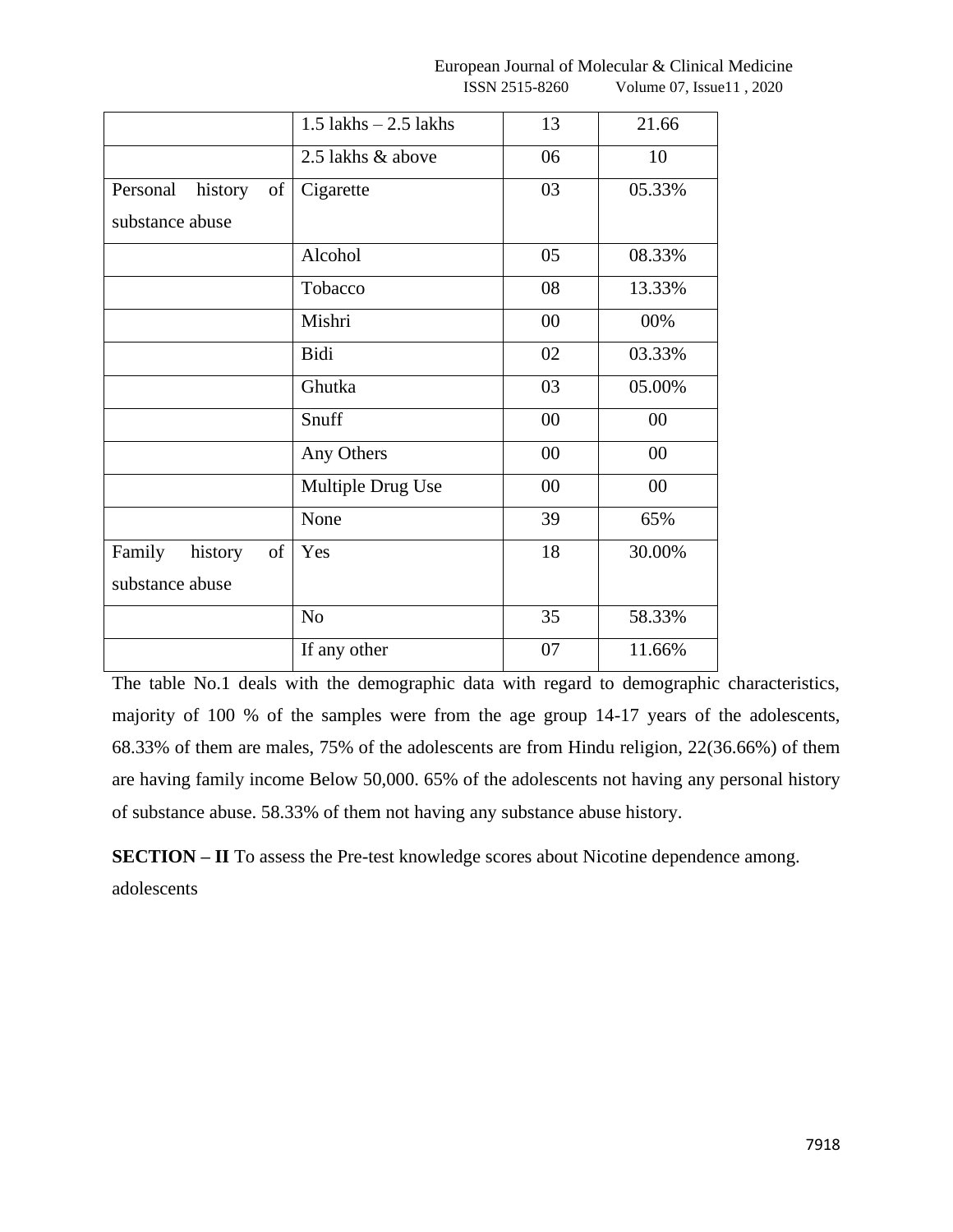

European Journal of Molecular & Clinical Medicine ISSN 2515-8260 Volume 07, Issue11 , 2020



Fig No .01 shows that 25% samples scored poor knowledge and 68.33% samples scored average knowledge and 06.66% samples scored good knowledge about Nicotine dependence

**Section-III-To assess the post- test knowledge scores about Nicotine dependence among adolescents.**

**Table-2**

| Post-test knowledge score | <b>Frequency</b> | Percentage % |
|---------------------------|------------------|--------------|
| Poor( $0-10$ )            | 04               | 06.66%       |
| Average $(10-20)$         | 24               | 40.00%       |
| Good (20-30)              | 32               | 53.33%       |

Table No. - 02 shows that 6.66% samples scored poor knowledge and 40% samples scored average knowledge and 53.33% samples scored good knowledge about Nicotine dependence.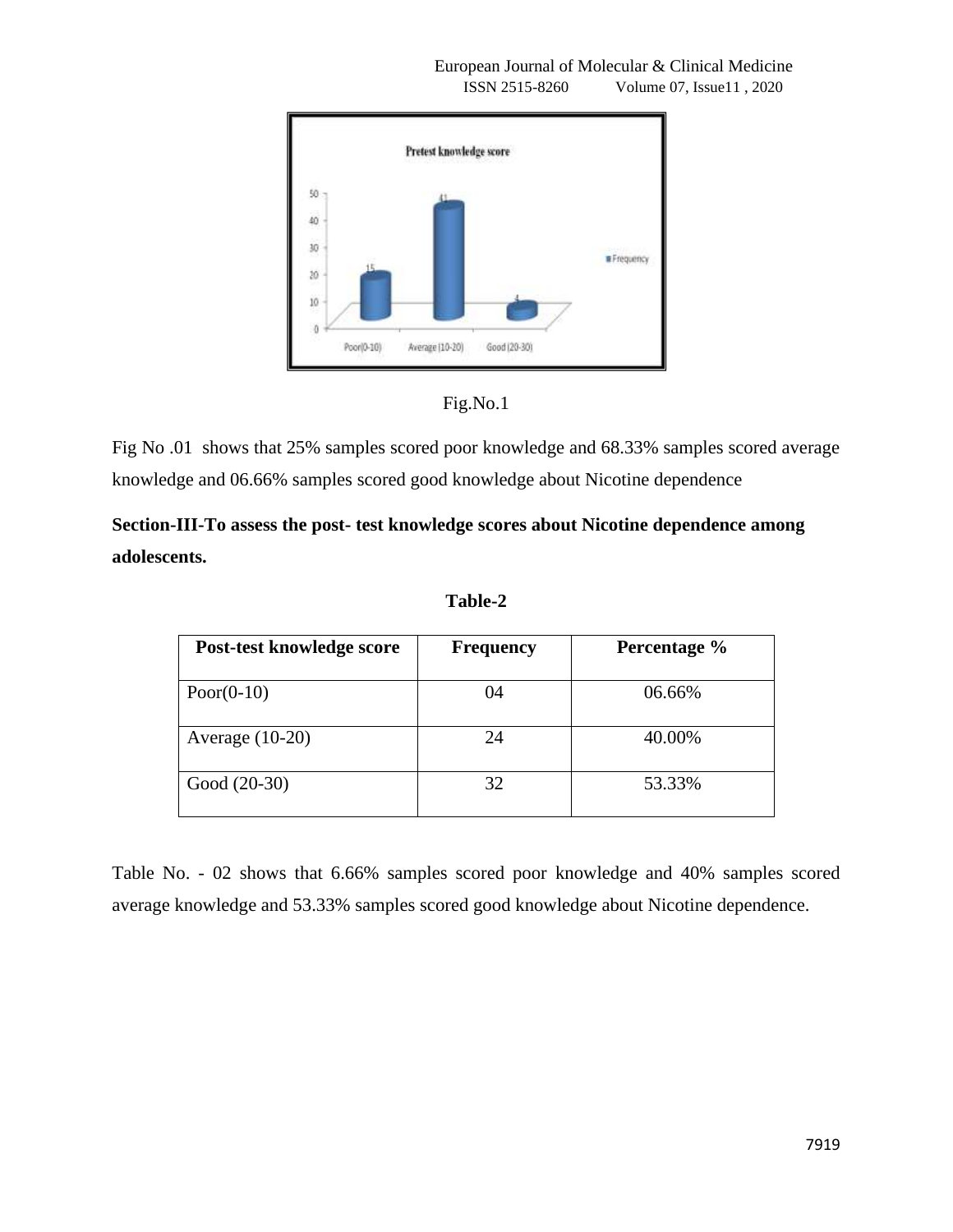



# **Section-IV: To compare the pretest and posttest knowledge scores about Nicotine dependence among adolescents.**

majority 68.33% of adolescents in pre-test are having moderately adequate knowledge (scores 11-20), 25% of adolescents in pre-test are having inadequate knowledge (scores 0-10) and only 6.66% of adolescents in pre-test are having adequate knowledge (scores 21-30), whereas in posttest majority 53.33% of the adolescents have adequate knowledge (scores 21-30) and 40 % of adolescents in post-test have moderately adequate knowledge(scores 11-20), which indicates that the planned health teaching on Nicotine dependence was very effective and the knowledge about the Nicotine dependence was improved.

# **Section-V - To assess the effectiveness of planned health teaching programme on knowledge about Nicotine dependence. This assessment was done using paired t-test.**

P-value is  $0.0000$  ( $0.05$ ), the planned health teaching is statistically significantly effective in improving knowledge of adolescents about Nicotine dependence.

## **Section-VI-To find the association between the selected demographic variables and posttest knowledge scores about Nicotine dependence among adolescents.**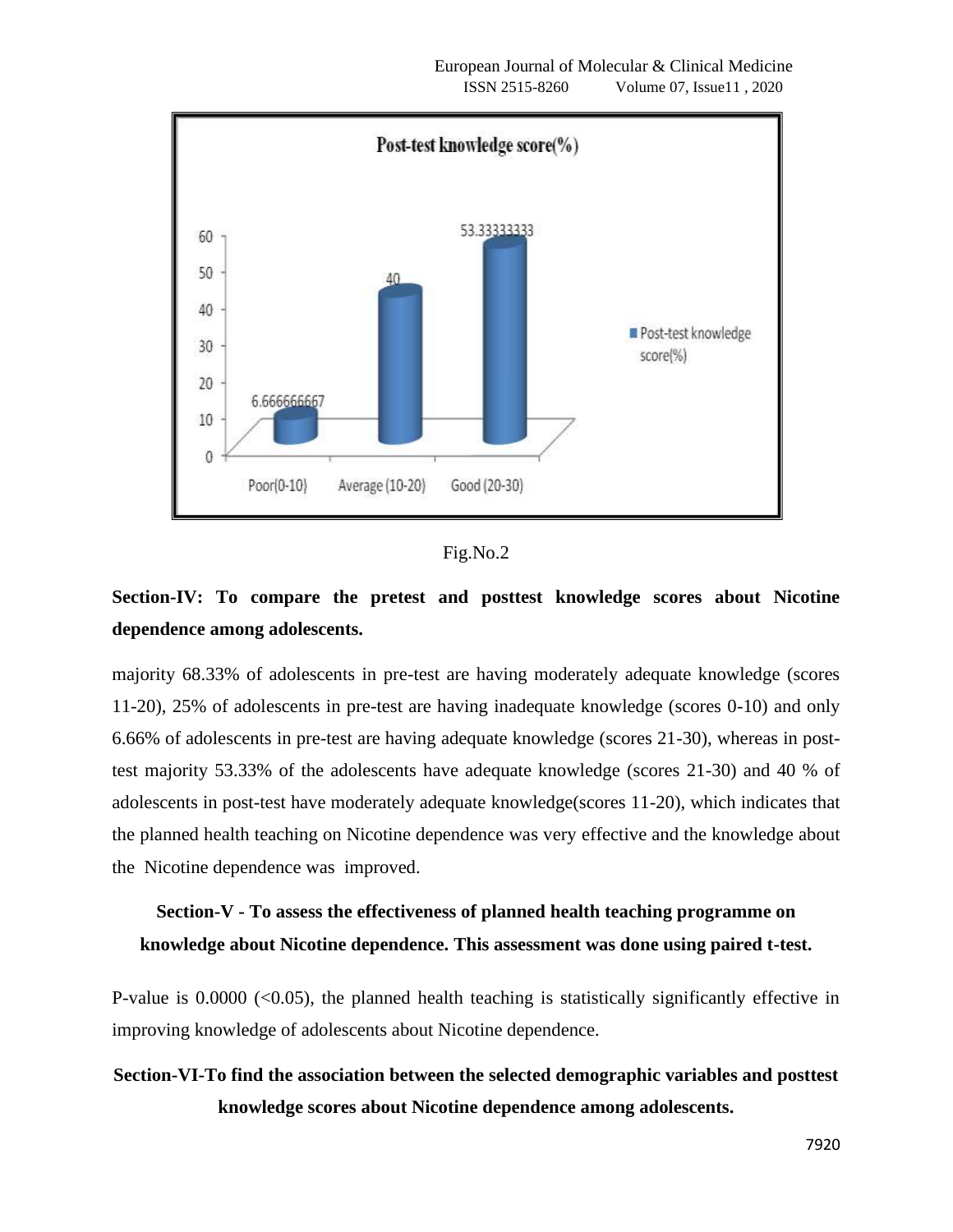| Demographic data              | <b>Chi-square Value</b> | <b>P-value</b> | DF           | <b>Result</b> |
|-------------------------------|-------------------------|----------------|--------------|---------------|
| Age                           | <b>NA</b>               | <b>NA</b>      | <b>NA</b>    | <b>NA</b>     |
| Gender                        | $\Omega$                | 0.992          | $\mathbf{1}$ | <b>NS</b>     |
| Religion                      | NA                      | NA             | NA           | <b>NA</b>     |
| <b>Family Income</b>          | 4.382                   | 0.223          | 3            | <b>NA</b>     |
| Personal history of substance |                         |                |              |               |
| abuse                         | <b>NA</b>               | <b>NA</b>      | <b>NA</b>    | <b>NA</b>     |
| Family history of substance   |                         |                |              |               |
| abuse                         | 1.183                   | 0.227          | 1            | <b>NS</b>     |

## **Table-3**

The data in Table shows that there is no significant association between Posttest knowledge score and selected demographic variable. Such as age, gender, religion, family income, personal history of substance abuse & family history of substance abuse.

## **DISCUSSION**

The findings of the study are discussed with reference to the objectives and hypothesis and with the findings of the other studies in the section. The present study was conducted to assess the effectiveness of planned teaching on knowledge of Nicotine dependence. Based on the objectives the researcher tried to evaluate the existing level of knowledge of 60 subjects and find out the effectiveness of planned health teaching about Nicotine dependence.

Murat U., Remzi Altin (2004), was conducted a study on Smoking Prevalence, Behavior and Nicotine Addiction among Coal Workers in Zonguldak, Turkey**—** to assess the smoking status of coal workers,. The target population consisted of 475 underground coal workers who lived in Zonguldak city of Turkey, and we reached 389 of them result of the study shows that Sixty-nine never smokers (17.7%), 62 ex-smokers (15.9%) and 258 current smokers (66.3%). The mean age of starting smoking was similar among ex and current smokers  $(15.9 \pm 4.2 \text{ versus } 15.0 \pm 4.0)$ .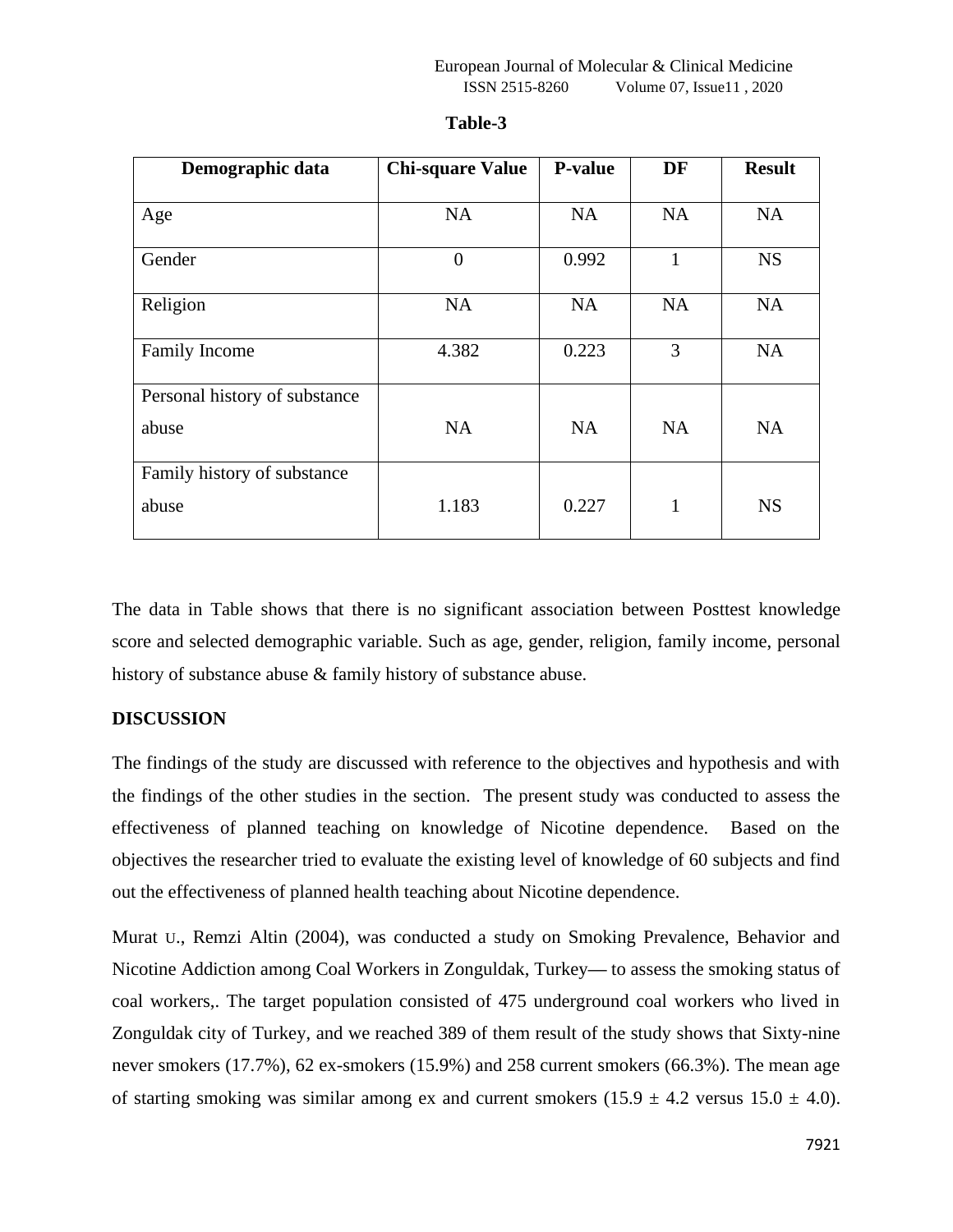The most common reason for starting smoking was smoking interest (50%) and friends' influence (15.5%). The most frequent reason stated for successful smoking cessation was experience of smoking—related symptoms or development of a medical condition (51%). The most important reason given by current smokers for smoking cessation attempts was increased chance of developing lung cancer, pneumoconiosis and other diseases (22.9%).

#### **CONCLUSION**

Findings of the study revealed that after receiving planned teaching the post-test scores increased, this shows that the planned health teaching was very effective as the adolescents are very receptive towards the planned teaching on nicotine dependence.

#### **IMPLICATION**

The findings of the present study have implication for mental health nursing practice, nursing administration, nursing education and nursing research.

#### **MENTAL HEALTH NURSING PRACTICE**

"Nurses represent the world's hope for health. Nurses work to promote good health in so many ways assuming an active and assertive role in global tobacco control efforts as a big responsibility and in preventing many fatal forthcoming diseases. Let this also be our passion." – Pamela J Haylock. MA, RN.

#### **Nursing Practice:**

Nurses should enhance their professional knowledge in Practice, since the basic nursing education does provide that the nurse's in depth knowledge about assessment and management, promotion and prevention of diseases and also to promote an awareness in the society and community, their knowledge should be updated for a better and health atmosphere. By creating an awareness and promotion of health, the mortality rate can be decreased and the morbidity rate can be increased. So the nurse should play an important role in giving health education to the young and the old. Nurses need to be equipped with advanced knowledge and skill to become involved in decision making and thus timely referral so they should be involved in such a research program which can help them to improve the knowledge of the people in the community.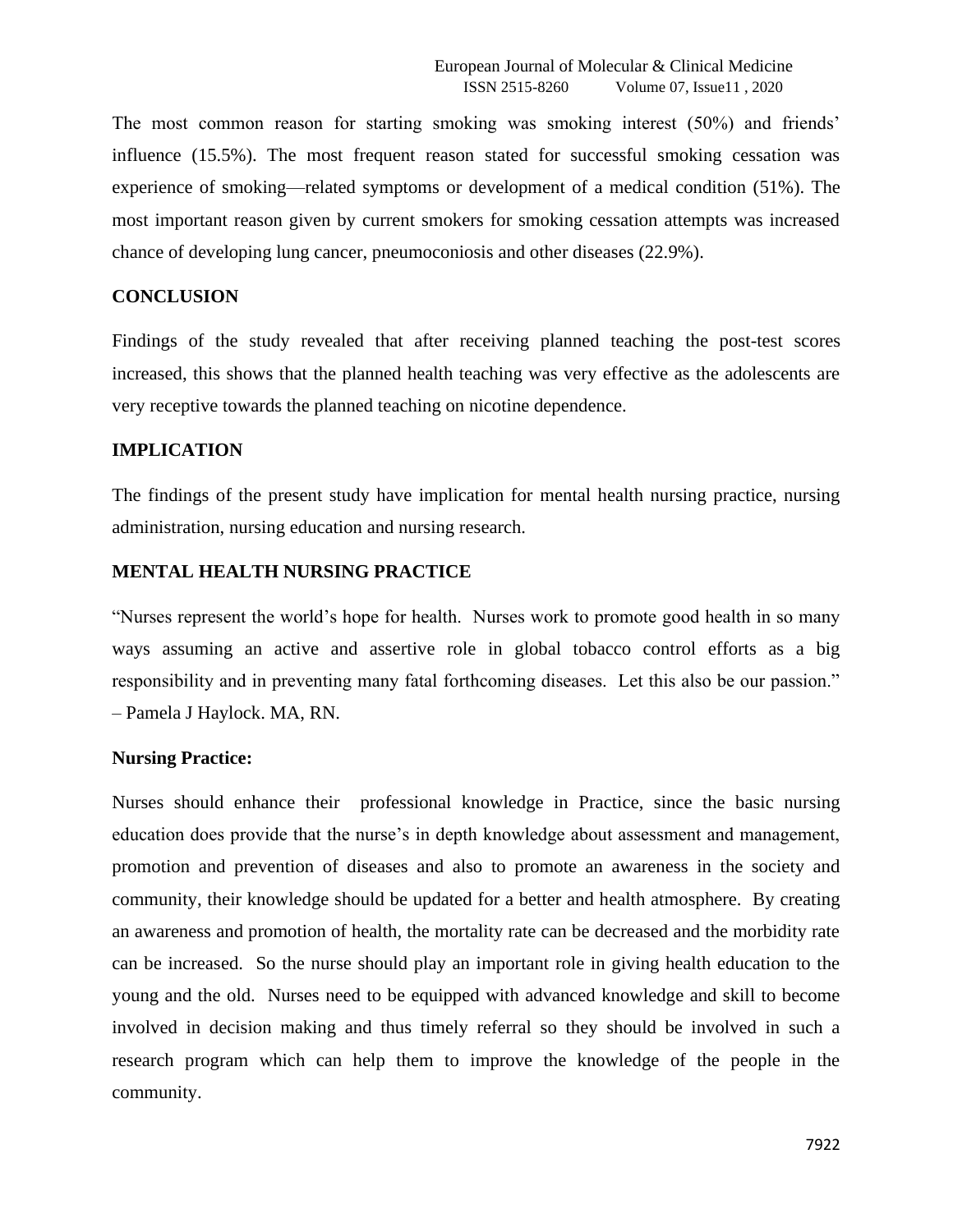## **Nursing Education:**

To achieve high level of educational standards nursing education needs to be raised to a greater height. This will be achieved if all the aspects of health needs are considered as a whole. The results can be used by nursing teachers as informative illustrations for nursing students. Nursing curriculum should incorporate a vast section on nicotine dependence & its prevention. The education curriculum must include alternative treatments and methods in the syllabus, which will expose the adolescents to the various alternatives to help the adolescents in prevention and promotion of positive health and create awareness of harmful effects of nicotine on the health.

### **Nursing Administration***:*

As a part of administration, the nurse administrator plays a vital role in imparting knowledge and modifying the behavior of the adolescents by giving health education to the students, community and society. A nurse administrator should develop institutional policies on assessment of problems of adolescents of the adolescents, who are prone to nicotine dependency at very young age. In-Service education or continuing nursing education should be emphasized more. As an administrator, the nurse should motivate her staff to participate in learning new methods of teaching health education on various aspects including relieving stress, learning to communicate, develop good Intra-personal relationships and to practice new trends in the nursing field.

## **Nursing Research:**

The results of the present study also have implication in 'Nursing Research'. Nursing research is an essential aspect of nursing as it uplifts the profession and develops new nursing norms and a body of knowledge. Another research has been added to the nursing literature. The research design, findings and the tool can be used as avenues for further research. The focus of the present study develops into the identification of problems and inadequacy of knowledge about different addiction and especially nicotine uses. The highlighted area in the present study can be assessed more in the future studies related to quitting of nicotine substances especially in the form of tobacco chewing and smoking.

**Ethical Clearance:** Permission obtained from Institute Ethical Research Committee. Confidentiality was maintained of the data

**Funding Source:** The funding source is none